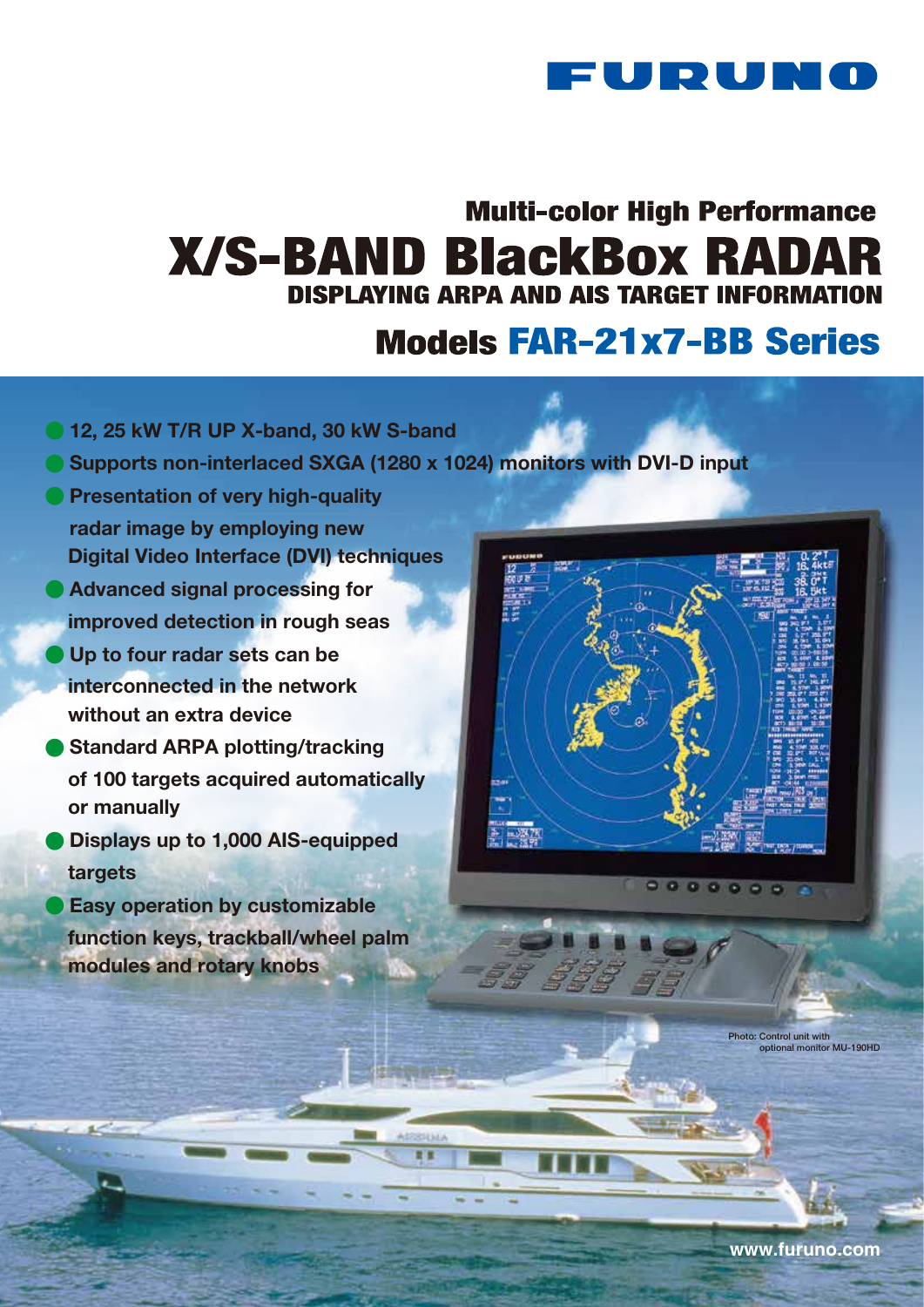# *The finest BlackBox Radar you can own offers under the finest BlackBox Radar you can own of* performance and a new user-friendly inter

FURUNO' s FAR-21x7-BB series of X- and S-band BlackBox Radars are constructed with our finest commercial grade components and technology. These precision quality radar systems are designed for high end vessels and offer advanced target detection performance for safe navigation.

The BlackBox Radars work with virtually any size multi-sync SXGA (1280 x 1024) LCD or CRT monitor. Furuno also offers a premier line of high-quality LCD monitors that are a perfect compliment to the FAR-21x7-BB Radar series. FURUNO' s MU-155C is a high-resolution LCD monitor that features a variety of features and inputs, including 2 RGB analog, 1 DVI-D and 3 NTSC/PAL video inputs. Connecting a high-resolution SXGA monitor provides crisp radar images, which are presented in selectable colors with a

day and night background for easy observation in any lighting condition. Different colors are assigned for marks, symbols and text for user-friendly operation.

Target detection is enhanced by employing sophisticated signal processing techniques such as echo stretch, echo average and anti-clutter functions. With useful functions including ARPA, AIS target display, target trail, chart overlay and radar map, the operator can improve navigation efficiency and safety while cruising.

The radar antenna is available with 4, 6.5, or 8 ft radiator. For the X-band, the rotation speed is selectable from 24 rpm for standard radar or 42 rpm for high speed craft (HSC). The S-band radar is available with the antenna radiator of 10 or 12 feet. The S-band radar assures target detection in adverse weather where an X-band is heavily affected by sea or rain clutter.

*Courtesy of FERRETTI*



### Menu icons

Various menu options can be easily selected with the use of the trackball and scroll

wheel. All of the settings are assigned to icons on the screen, which can be easily selected with single-hand operation.



Menu Item **Selector** 

**Trackball** (Cursor control)

(Scroll wheel and push buttons)

EBL control VRM control



User Customizable Function Keys

# Control Unit

An ergonomically designed control unit features a trackball, scroll wheel and operational push keys all organized in a functional and logical layout. A well organized menu structure ensures that all operation can be executed by trackball operation.



#### Photo: MU-150HD

The sunlight viewable MU-150HD is a 15" Color TFT LCD monitor and is an ideal match for the FAR-21x7-BB series. The monitor features 2 RGB analog, 1 DVI-D and 3 NTSC/PAL video inputs. Use the NTSC/PAL input for picture in picture (PIP).

### Trackball Control Unit

Use the Trackball Control Unit as a remote control for the main Control Unit, or as the main system controller for those helms with limited space.

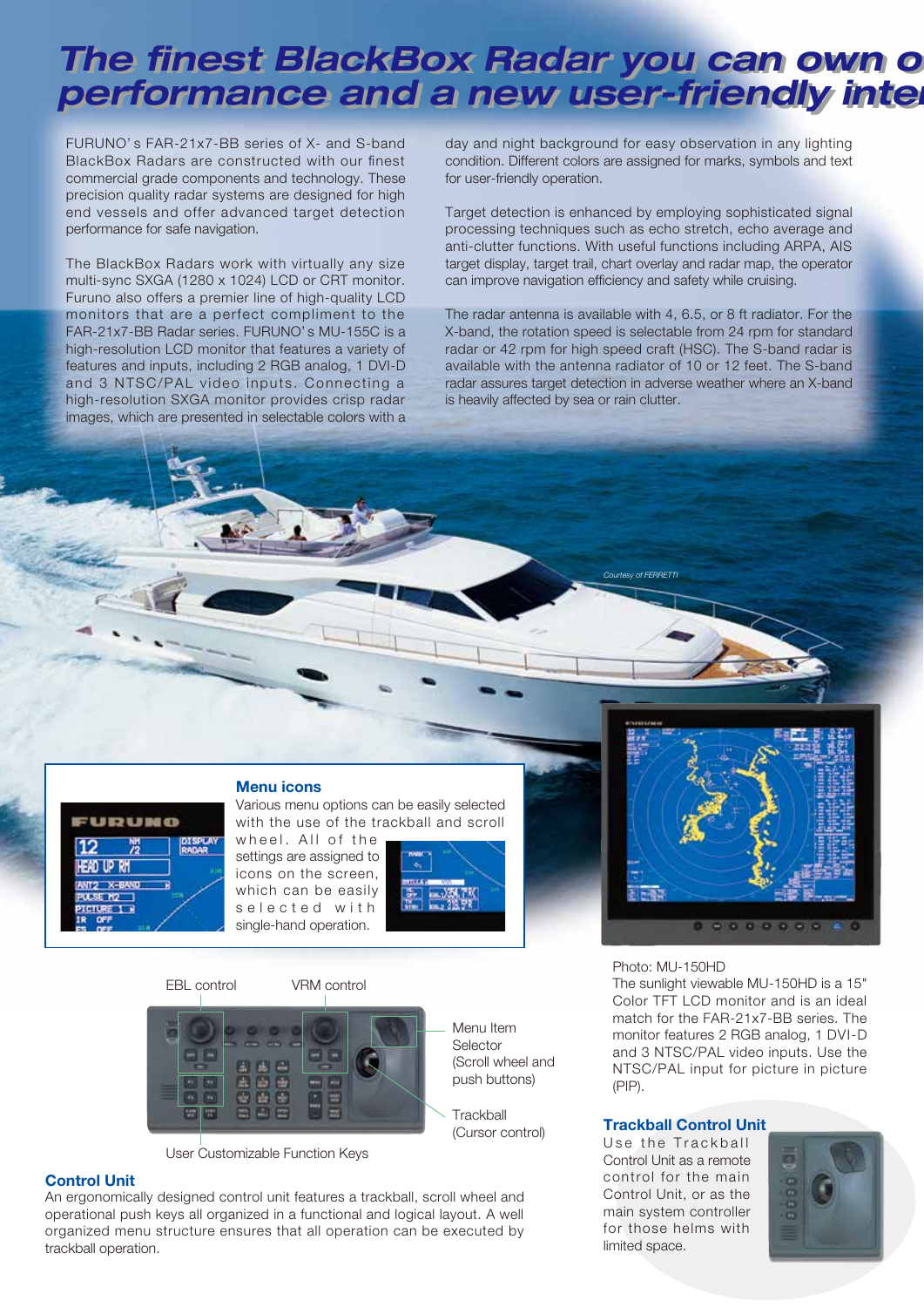

# *100 Base-TX Ethernet Network System*

The radar can be connected to an Ethernet network for a variety of user requirements. Each of X- and S-band radars can be interconnected without requiring extra options. Up to four radar sets can be interchanged in the network. In addition, the essential navigational information including the electronic chart, L/L, COG, SOG, STW, etc., can be shared in the network.



# AIS / ARPA



A variety of navigational information, own ship status, radar plotting data, wind, water temperature and information from other shipborne sensors are displayed in the cells.

# **Target Trails**



The target trails feature generates monotone or gradual shading afterglow on all objects on the display. This feature is useful to show own ship movement and other ship tracks in a specific fishing operation. The trail time is adjustable at 30 seconds intervals or continuous.

### Radar Map



This radar incorporates a VideoPlotter that allows the user to display electronic charts (Navionics and Furuno Charts), plot own and other ship's track, enable entry of waypoints/ routes, and make a radar map. A chart may be overlaid with the radar image. Optional card reader required.

Up to 200 waypoints and up to 30 routes can be stored. Each route may contain up to 30 waypoints. A radar map is a combination of map lines and marks. The radar map has the capacity of 20,000 points for lines and marks.